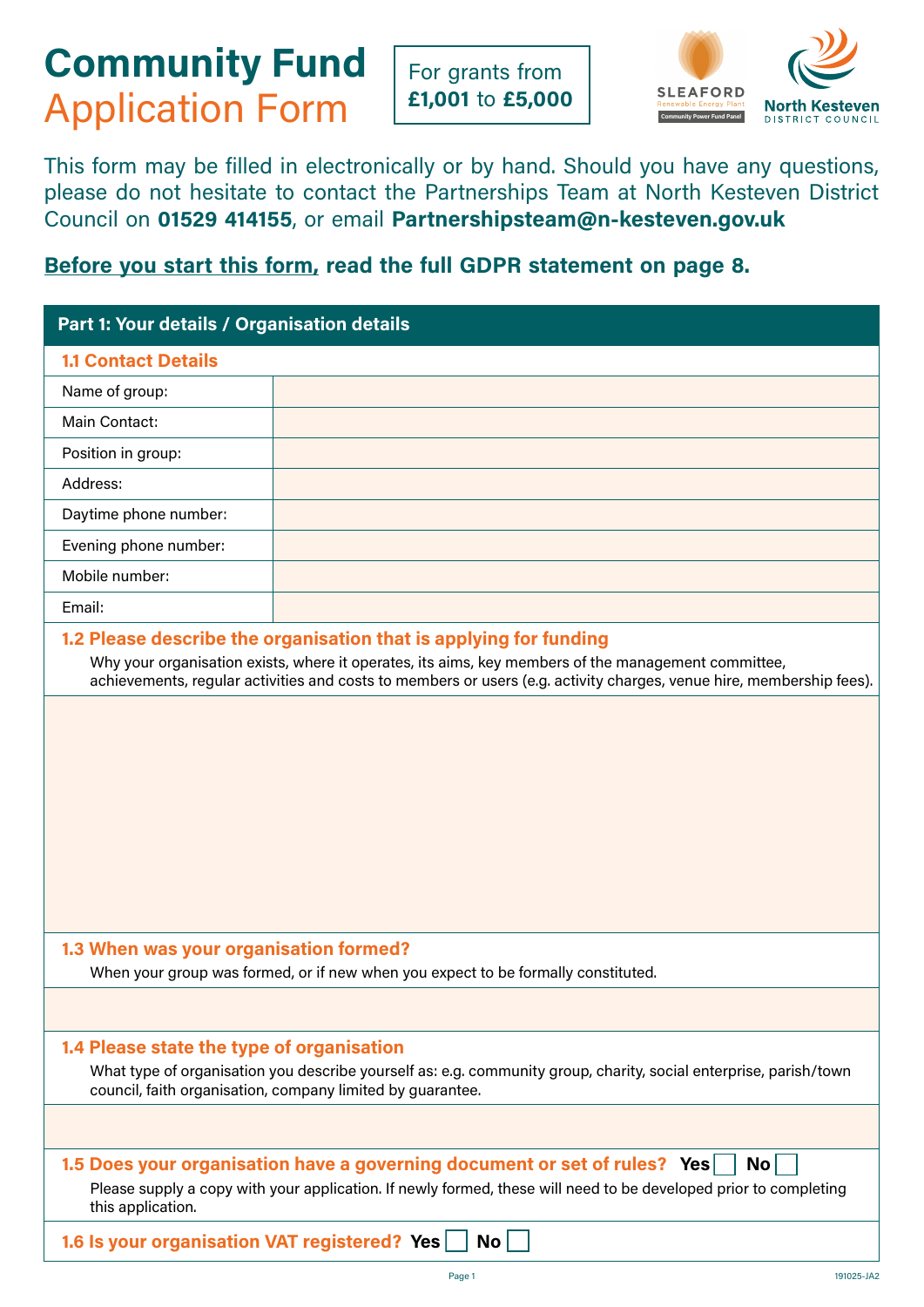| Description:                                                                                                                                                                                                                                                                   | Number:   |
|--------------------------------------------------------------------------------------------------------------------------------------------------------------------------------------------------------------------------------------------------------------------------------|-----------|
|                                                                                                                                                                                                                                                                                |           |
| 1.8 Do you have a safeguarding procedure for vulnerable adults and children? Yes<br>If your group works with vulnerable adults and children, a copy of your procedure will be requested if your<br>application is successful.                                                  | <b>No</b> |
| 1.9 What insurances do you have in place?<br>Please list insurances e.g. employee liability, public liability, professional indemnity, building or contents cover.<br>A copy of these will be requested if your application is successful.                                     |           |
|                                                                                                                                                                                                                                                                                |           |
| <b>Part 2: Your Project and the Community</b>                                                                                                                                                                                                                                  |           |
| 2.1 Please describe the project for which you are applying for a grant<br>Please provide a summary of your project. This should include what you will do, who it is aimed at and where it will<br>take place. This should paint a clear picture of what you are looking to do. |           |
|                                                                                                                                                                                                                                                                                |           |
|                                                                                                                                                                                                                                                                                |           |
| 2.2 When do you expect your project to take place?<br>Please provide a start and end date.                                                                                                                                                                                     |           |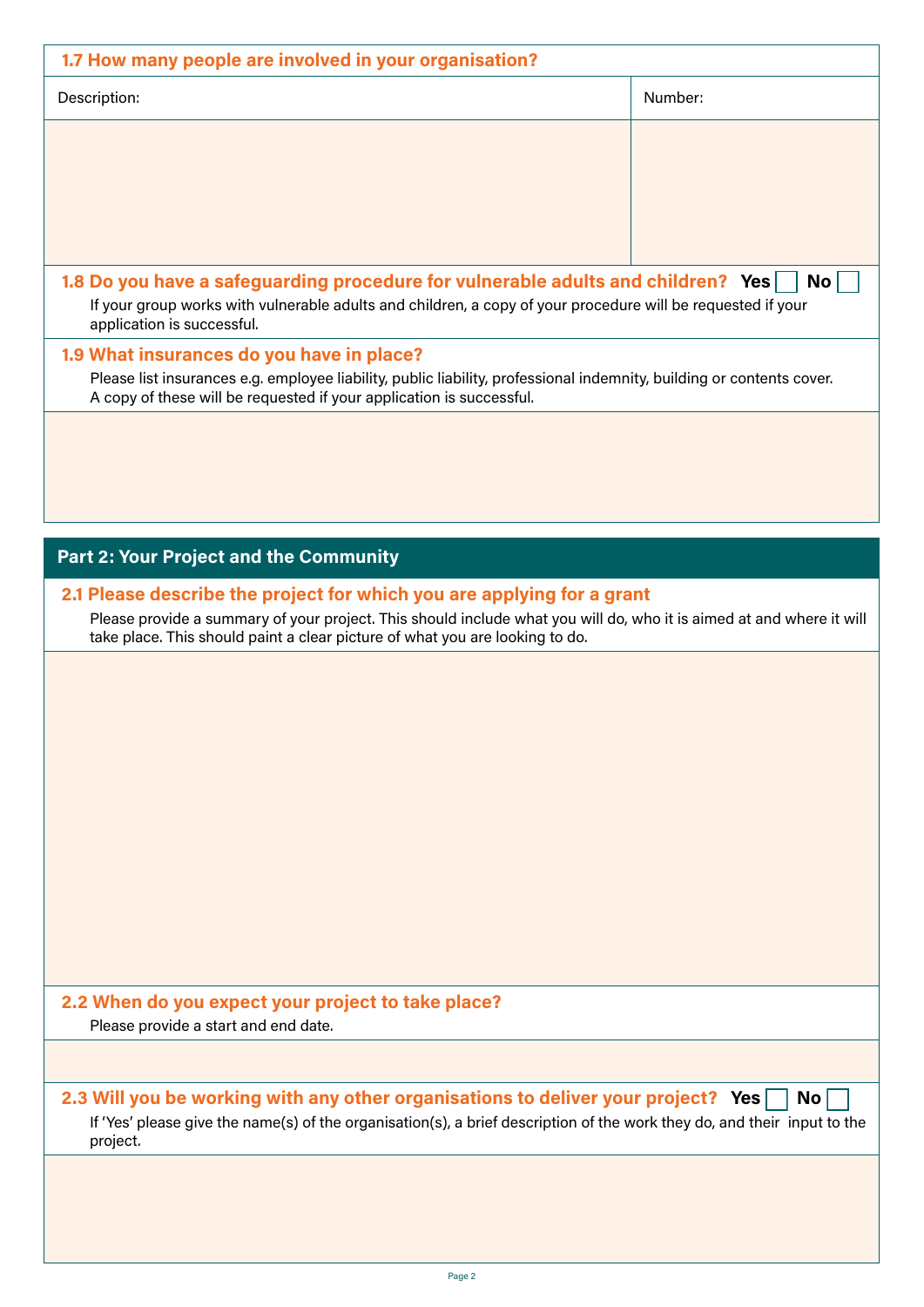#### **2.4 Explain how you know that the members of your community want this project and what evidence you have collected.**

Tell us how you have identified the need for the project. Please provide details of any consultation undertaken (questionnaires, public consultations, letters of support etc). Is the project open to all regardless of factors such as ability, background etc.? How will the project benefit your organisation and the wider community?

Evidence of public support is recommended for all applications.

#### **2.5 Who and how many people will benefit from your project?**

Please advise catchment area for project and who will benefit e.g. young people, older residents, those with a disability etc. If applicable, will the project increase usage of your facility, service, or attendance at your event/ activity. If so, what increase is expected?

**2.6 How will you make sure that everyone who could benefit from your project will know about it and be able to get involved?**

Please detail plans for marketing and publicising your project.

# **2.7 Relevant for Capital Projects only. Is the site owned or leased?**

If leased, please state number of years remaining.

## **2.8 Relevant for Capital Projects only. Is planning permission needed for your project?**  If so, has it been granted or being sought? If awaiting a decision, please advise when you expect to hear.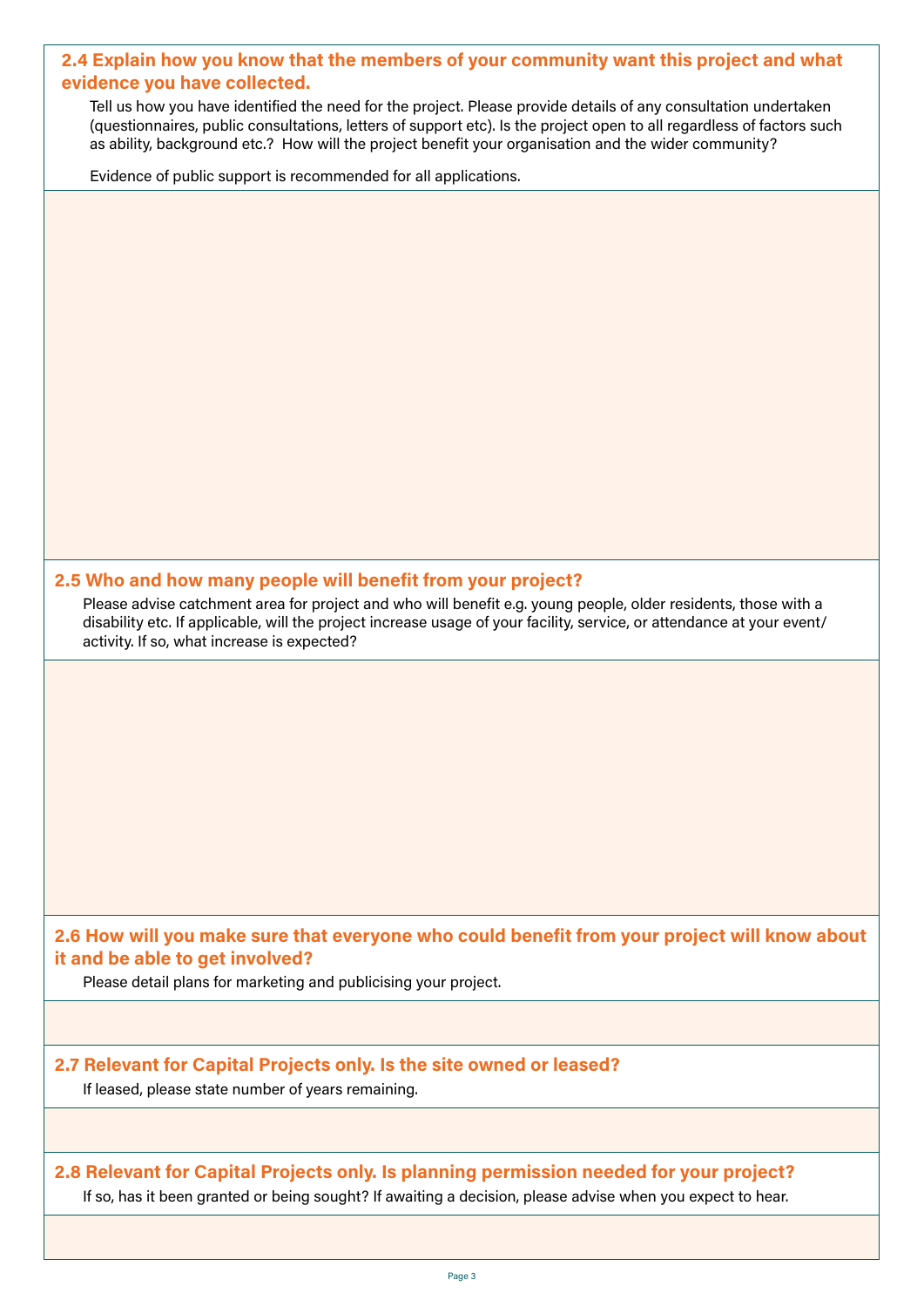# **3.1 What difference will the funding make to your organisation and the community?**  Please provide details of changes or differences that completion of your project will bring to your organisation and the community e.g. new skills and qualifications, improved community cohesion etc. **3.2 Please provide details of how you will be able to demonstrate that your project has made a difference.** Please provide details of how you will demonstrate that your project has a made a difference. We expect a short project report within 3 months of releasing funding. Photos, videos, quotes etc. can be used to evidence the success of your project.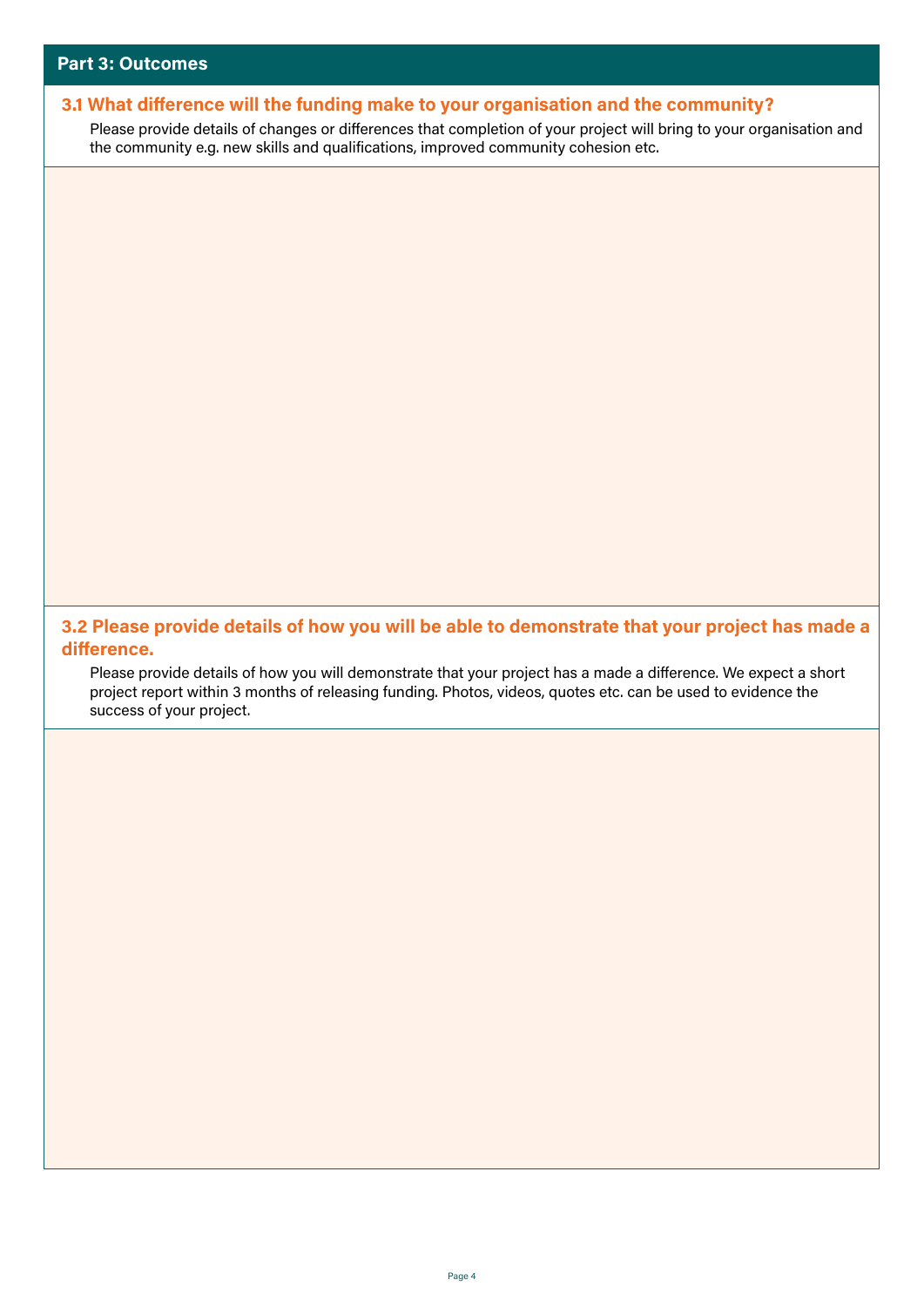#### **4.1 Please provide a detailed breakdown of the total cost of this project below**

All costs relating to your project must be stated, for example construction fees, equipment, fixtures and fittings, room hire or premises costs, training costs, staff or volunteer expenses, operational/activity costs, office, overhead, premises costs, capital costs, publicity costs.

If you are VAT registered, please ensure your figures exclude VAT.

| Item                       | <b>Amount</b>      |
|----------------------------|--------------------|
|                            | $\pmb{\mathsf{E}}$ |
|                            | $\pmb{\mathsf{E}}$ |
|                            | $\pounds$          |
|                            | $\pounds$          |
|                            | $\pmb{\mathsf{E}}$ |
|                            | $\pounds$          |
|                            | $\pmb{\mathsf{E}}$ |
|                            | $\pmb{\mathsf{E}}$ |
|                            | $\pounds$          |
|                            | $\pounds$          |
|                            | $\pounds$          |
|                            | $\pmb{\mathsf{E}}$ |
|                            | $\pmb{\mathsf{E}}$ |
|                            | $\pmb{\mathsf{E}}$ |
| Total cost of above items: | $\pounds$          |

| How much are you applying for?<br>$\sim$<br>- |
|-----------------------------------------------|
|-----------------------------------------------|

| If 'Yes', please detail your reason for selecting the quote in 5.1. | 4.2 If applicable, have three quotes been received for the works or purchases you are proposing Yes   No |
|---------------------------------------------------------------------|----------------------------------------------------------------------------------------------------------|
|                                                                     |                                                                                                          |
|                                                                     |                                                                                                          |
|                                                                     |                                                                                                          |
|                                                                     |                                                                                                          |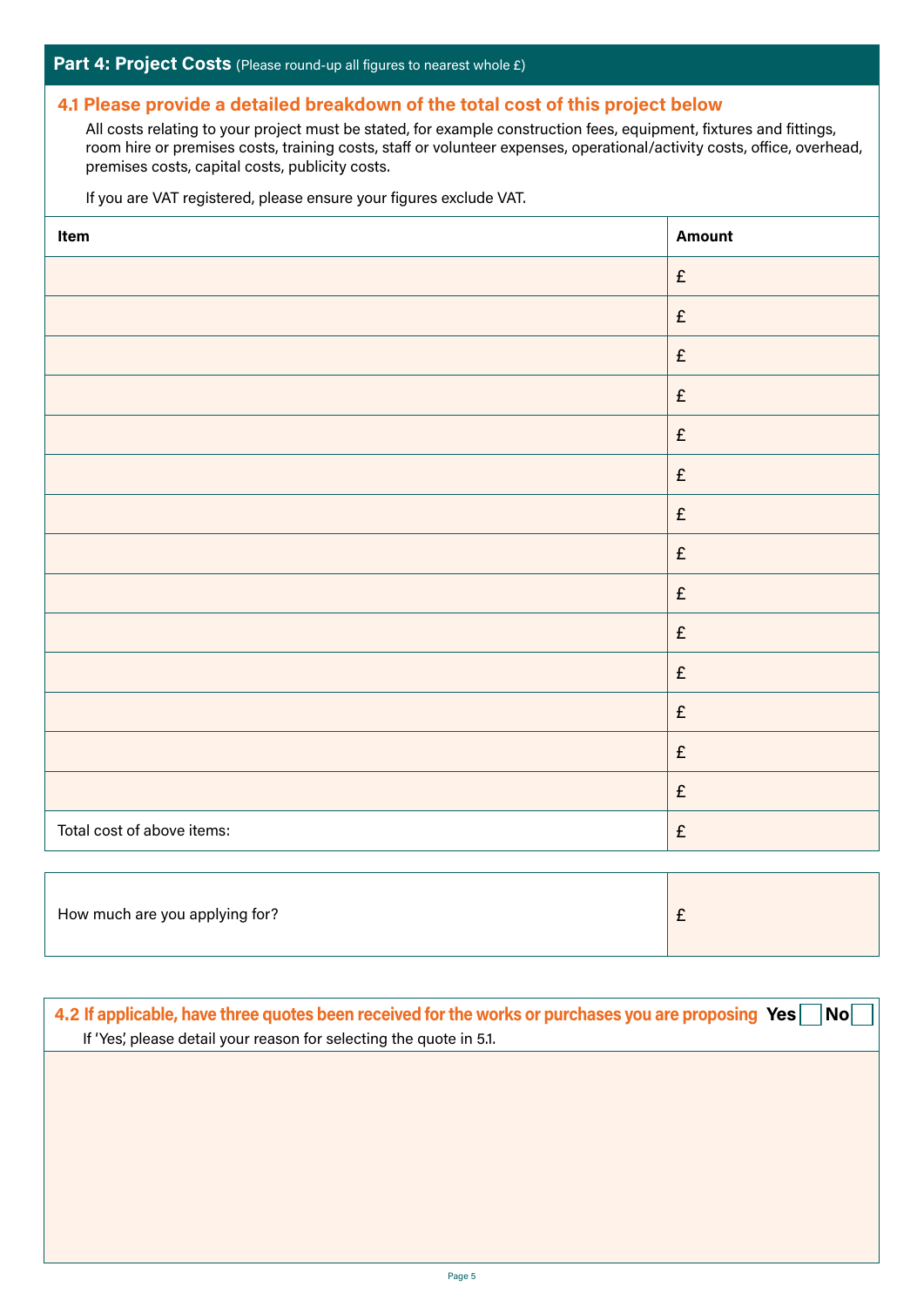# **4.3 If your project costs more than the grant, how you will fund the remaining balance and has this funding been confirmed?**

Please list all other funders, the amounts and whether funding has been confirmed.

| Funder                                                                                                                                                                                                 | Amount | Is this confirmed? | Expected date of decision |
|--------------------------------------------------------------------------------------------------------------------------------------------------------------------------------------------------------|--------|--------------------|---------------------------|
|                                                                                                                                                                                                        |        |                    |                           |
|                                                                                                                                                                                                        |        |                    |                           |
|                                                                                                                                                                                                        |        |                    |                           |
|                                                                                                                                                                                                        |        |                    |                           |
|                                                                                                                                                                                                        |        |                    |                           |
|                                                                                                                                                                                                        |        |                    |                           |
|                                                                                                                                                                                                        |        |                    |                           |
|                                                                                                                                                                                                        |        |                    |                           |
|                                                                                                                                                                                                        |        |                    |                           |
| 4.4 If we were unable to fund your project or could only offer a reduced grant, what action<br>would you take?                                                                                         |        |                    |                           |
|                                                                                                                                                                                                        |        |                    |                           |
|                                                                                                                                                                                                        |        |                    |                           |
|                                                                                                                                                                                                        |        |                    |                           |
|                                                                                                                                                                                                        |        |                    |                           |
|                                                                                                                                                                                                        |        |                    |                           |
|                                                                                                                                                                                                        |        |                    |                           |
|                                                                                                                                                                                                        |        |                    |                           |
|                                                                                                                                                                                                        |        |                    |                           |
|                                                                                                                                                                                                        |        |                    |                           |
|                                                                                                                                                                                                        |        |                    |                           |
|                                                                                                                                                                                                        |        |                    |                           |
|                                                                                                                                                                                                        |        |                    |                           |
|                                                                                                                                                                                                        |        |                    |                           |
| 4.5 When will you start to spend the money?                                                                                                                                                            |        |                    |                           |
| 4.6 When do you expect to finish spending the money?<br>If your group is awarded a grant, you will need to have spent the funds within a year of receipt or such other<br>timescale as agreed with us. |        |                    |                           |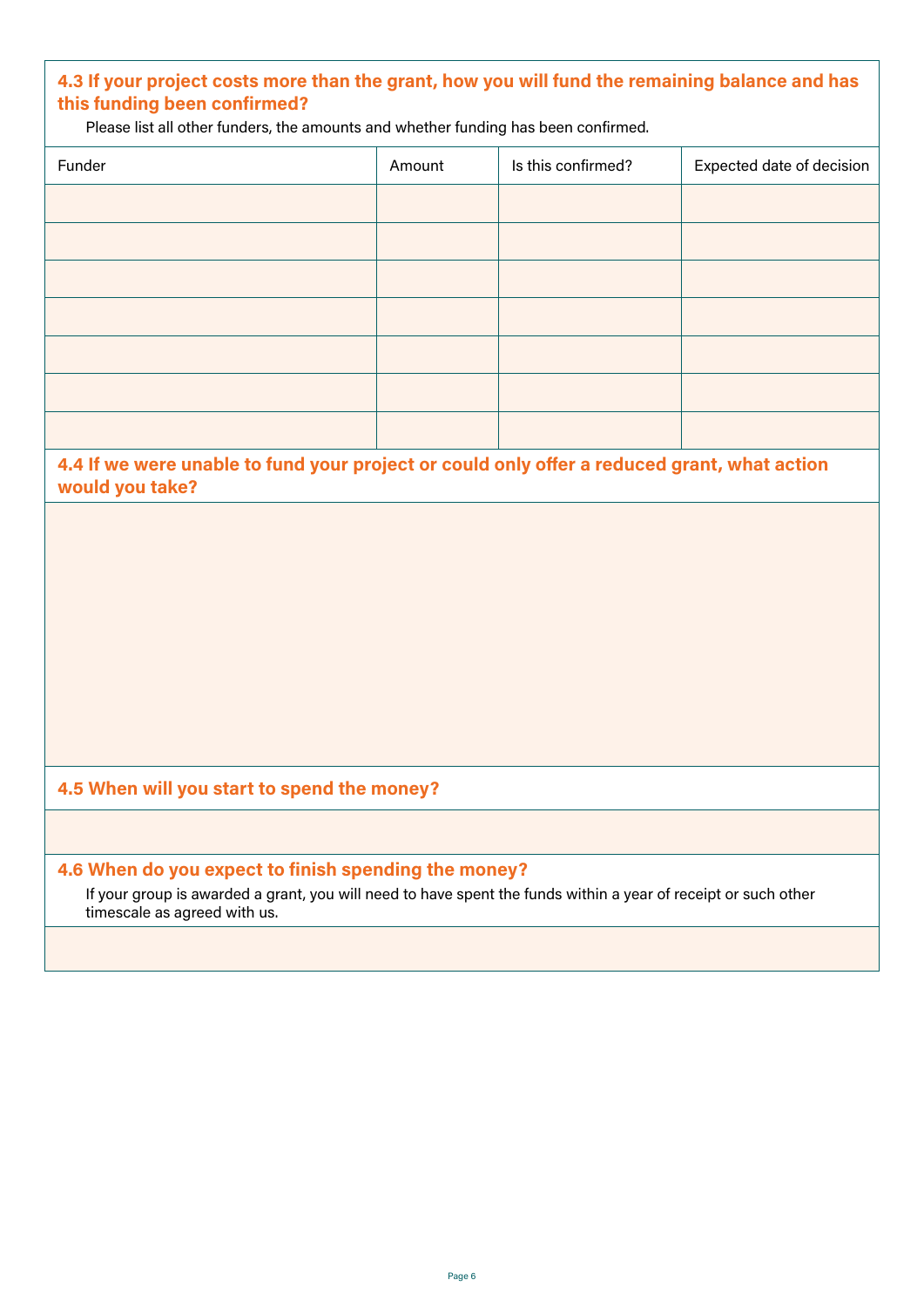# **Part 5: Declaration and Signature**

#### **5.1 Declaration**

In signing this declaration I agree that:

- I have full authority on behalf of the group/organisation to make this application
- The information contained in this application is correct at the time of submission.
- I will provide a report within three months of the funding being released to evidence the success of the project.
- I will acknowledge Sleaford REP Community Power Fund's contribution to the project, wherever possible.
- The group/organisation have appropriate insurance cover for the project.
- The group/organisation have appropriate safeguarding, equal opportunities, child protection policies/ statements in place for their activities and project.

| Signature:<br>Date: |  |
|---------------------|--|
|---------------------|--|